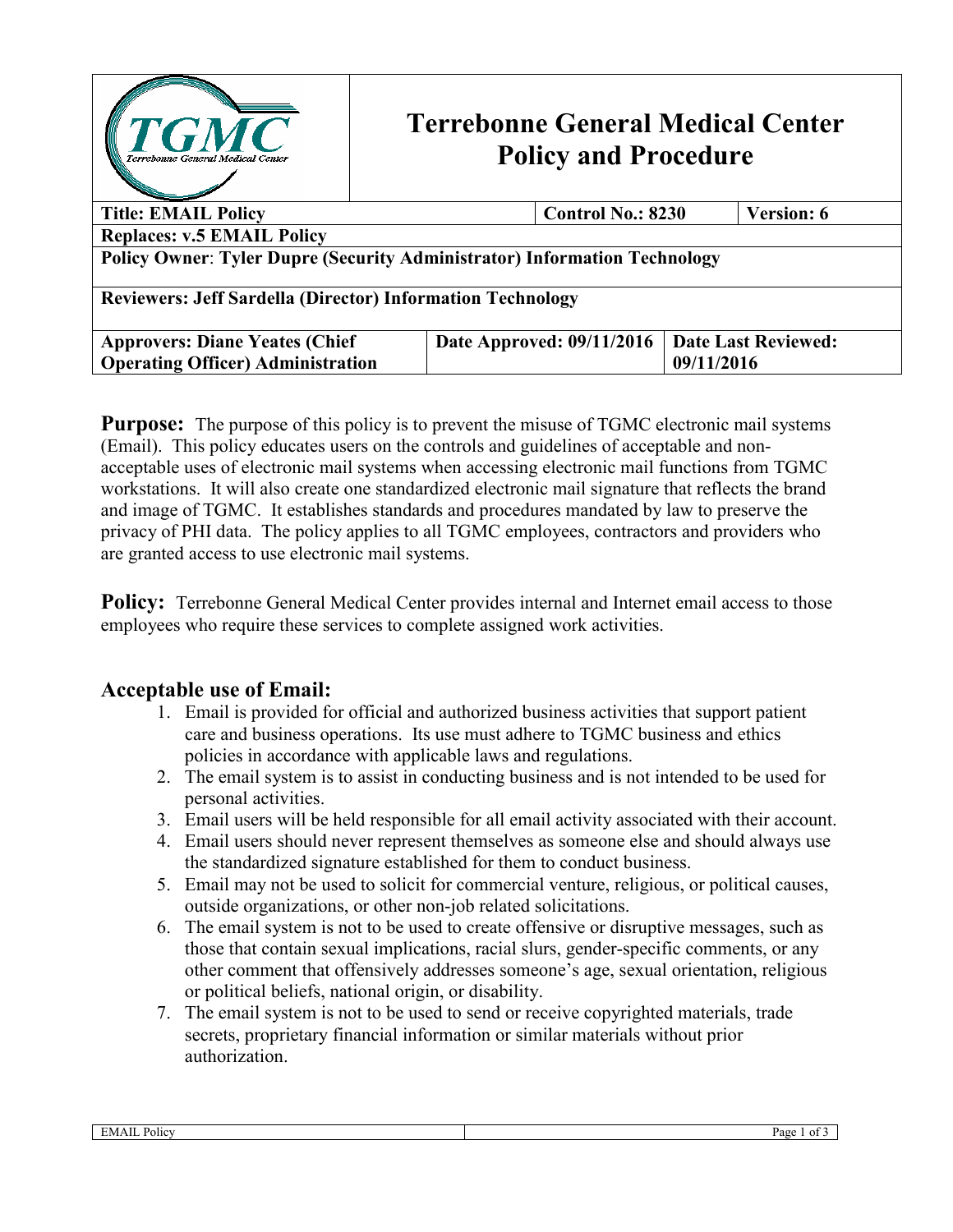- 8. Notwithstanding TGMC's right to retrieve and read any email message, such messages should be treated as confidential by other employees and accessed only by the intended recipient. Employees are not authorized to retrieve or read any email messages that are not sent to them. Exceptions require Information Technology approval.
- 9. Employees should not use a code, access a file, or retrieve stored information from another employee's email.
- 10. The email system is not to be used to send or reply to "chain letters" or other material inappropriate for work activities.
- 11. Employee must not alter the electronic messaging security settings applied by IT without prior approval.

# **Privacy Requirements:**

- 1. All emails containing any PHI being sent to any outside source should be sent using encrypted email. To encrypt an Email message, type the word SECURE in the message subject line. The body of the mail and/or attachment will be secured and will require the reader of the email to retrieve a sign-on and password in order to obtain the email message and/or attachment.
- 2. The confidentiality of any message should not be assumed. Even when a message is erased, it may still be possible to retrieve and read it. Further, the use of passwords for email security does not guarantee confidentiality.
- 3. No PHI should be sent using email that is not protected by the TGMC email encryption process. Do not use other messaging services (i.e. Yahoo, Gmail, Hotmail, etc.) to send messages regarding patient care or other confidential information.

# **Monitoring and Ownership**:

- 1. All messages composed, sent, or received by TGMC email users are the property of TGMC, not the private property of any employee.
- 2. TGMC reserves and intends to exercise the right to review, audit, intercept, access and disclose all messages created, received, or sent via email for any purpose. The contents of email, properly obtained for legitimate business purposes, may be disclosed within TGMC without permission of the employee

### **Retention and Archival:**

1. Mail and calendar items older than five (5) days are archived in the Enterprise Vault and may be stored indefinitely.

Violation or improper use of the TGMC email system be considered as failure to follow hospital policy and will provide grounds for disciplinary action up to and including termination. TGMC intends to honor the policies set forth here but reserves the right to change them as required under certain circumstances.